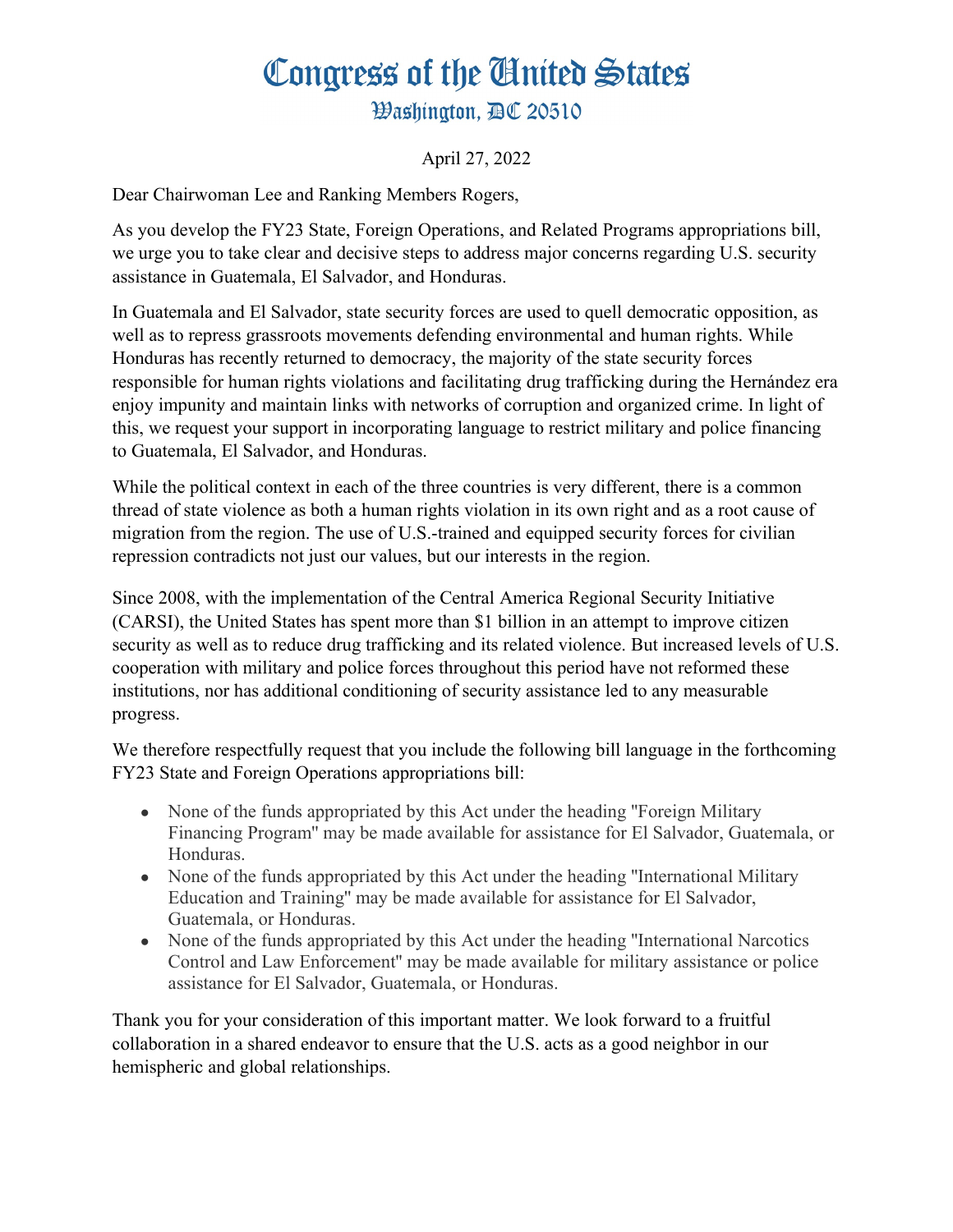Sincerely,

Ilhan Omar Member of Congress

habousk Jan Schakowsky

Member of Congress

Jamaal Bowman, Ed.D. Member of Congress

Jared Huffman Member of Congress

Zil

Raúl M. Grijalva Member of Congress

ish

Cori Bush Member of Congress

Jesús G. "Chuy" García Member of Congress

Parkeda Hail

Rashida Tlaib Member of Congress

Henry C. "Hank" Johnson, Jr. Member of Congress